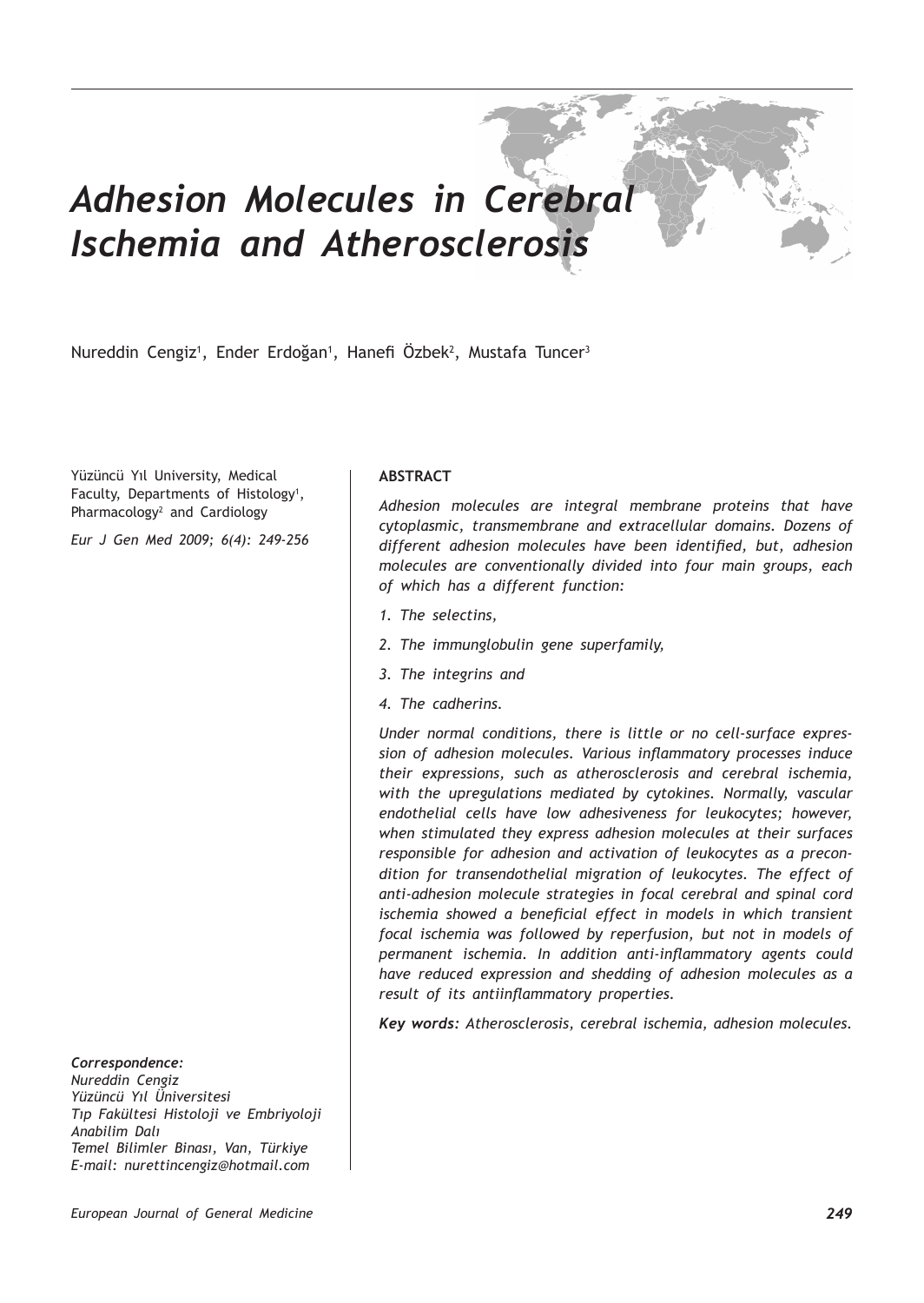## **INTRODUCTION**

Adhesion molecules are glycoprotein molecules, expresses on the surfaces of cells that assist cells in interacting with their environments through adherence.

All adhesion molecules are integral membrane proteins that have cytoplasmic, transmembrane and extracellular domains. The cytoplasmic tail often interacts with cytoskeletal proteins, which serve as the actual anchor within the cell. The extracellular domains of adhesion molecules extend from the cell and bind to other cells or matrix by binding to other adhesion molecules of the same type (homophilic binding), binding to other adhesion molecules of a different type (heterophilic binding) or binding to an intermediary "linker" which itself binds to other adhesion molecules.

Most cells are decorated with several types of proteins that allow their binding to other cells or to the extracellular matrix. The list of important functions of adhesion molecules is a long one, but some of their most follow:

- Tissue, organ development and cell proliferation,
- Reproductive physiology
- Embryogenesis
- Immune and inflammatory cell migration
- Starting and expanding immune response
- Interacting between cell and extracellular matrix
- Wound healing
- Cancer metastasis (1-6).

Also inflammatory leukocyte-endothelial adhesion molecules are a play role in the ischemic cerebrovascular pathogenesis. It effects by their receptors. Dozens of different adhesion molecules have been identified, but, adhesion molecules are conventionally divided into four main groups, each of which has a different function:

- 1. The selectins,
- 2. The immunglobulin gene superfamily,
- 3. The integrins and
- 4. The cadherins.

Under normal conditions, there is little or no cellsurface expression of adhesion molecules. Various inflammatory processes induce their expressions, such as cerebral ischemia, with the up regulations mediated by cytokines (7).

Selectins mediate rolling of leukocytes on the endothelium of post capillary venules. E selectin (CD62E) is synthesized after stimulation by cytokines such as tumor necrosis factor- $\alpha$  (TNF- $\alpha$ ) and interleukin-1 (IL-1) and expressed on the endothelial cell membrane after several hours. P selectin (CD62P) is constitutively present on granule membranes in endothelial cells and platelets. Therefore, it can be expressed on the outer cell membrane immediately on cell activation by stimulants such as thrombin or histamine. The target cells of both E- and Pselectin are neutrophils and monocytes. Counterreceptors on these white blood cells are carbohydrate structures on membrane glycoproteins and L-selectin. L-selectin (CD62L) is present on lymphocytes, neutrophils, and monocytes. After cellular activation, it is shed from the cell membrane by proteolytic cleavage (8, 9, 10).

Firm adhesion of leukocytes to the endothelial cells as well as leukocyte activation is mediated by receptors of the immunoglobulin gene superfamily. To this family belong 5 molecules that are expressed by endothelial cells: Intercellular adhesion molecule-1 and -2 (ICAM-1 and ICAM-2), vascular cell adhesion molecule-1 (VCAM-1), platelet-endothelial cell adhesion molecule-1 (PECAM- 1), and the mucosal addressin (MAdCAM-1). The CAMs are involved in leukocyte adhesion at relatively low shear forces; they cause a stronger attachment of leukocytes to the endothelium than the selectins (8). ICAM-1 (CD54), a single chain 76-110 kDa glicoprotein, has been identified as a ligand for leukocyte adhesion molecule designated as a lymphocyte function-associated antigen (LFA-1). The interaction of ICAM-1 with LFA-1 on the endothelial cells is thought to facilitate lymphocyte migration and infiltration of inflammatory cells (11). ICAM-1 is continuously present in low amounts on the cell membranes of endothelial cells, leukocytes, epithelial cells, and fibroblasts. Its expression greatly increases on stimulation by cytokines. ICAM-2 (CD102) is a membrane receptor of endothelial cells that does not increase after stimulation, whereas VCAM-1 (CD106) expression on endothelial cells is induced by TNF- $\alpha$ and IL-1. PECAM-1 (CD31) has a role in the attachment of endothelial cells to each other, in leukocyte adhesion, and particularly in transmigration across the endothelium. Its surface expression on endothelial cells is not increased by cytokines (8).

After rolling of the leukocyte on the endothelial surface has arrested its flow, leukocyte integrins are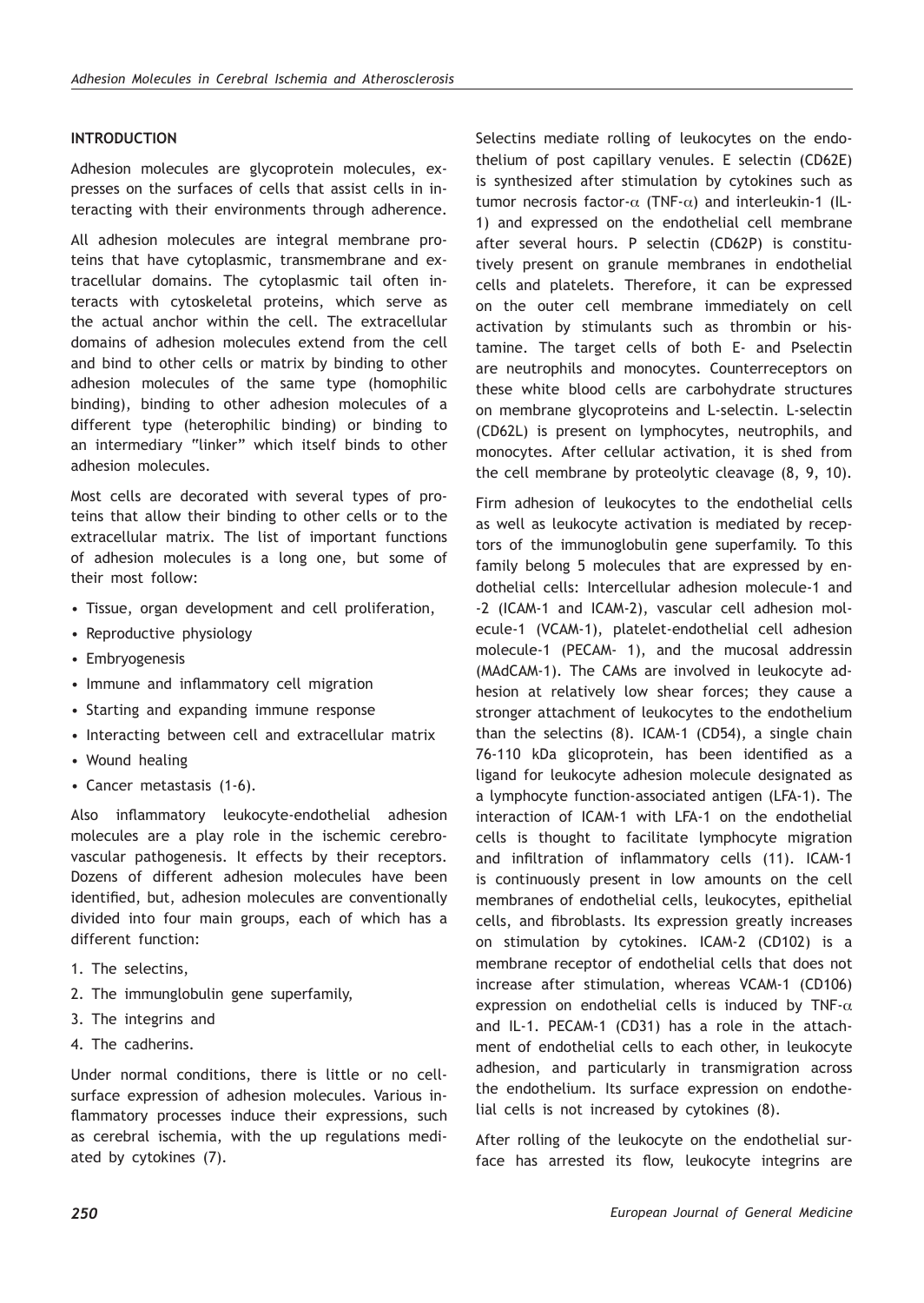activated by chemokines, chemoattractants and cytokines. Integrins are heterodimeric membrane glycoproteins formed by the combination of an á- and â-subunit with an intracellular and extracellular domain (7). The CD18 or ß2 integrins are restricted to leukocytes and bind to their counterreceptors of the immunoglobulin gene superfamily (8). They share a common ß chain and 3 distinct á chains (CD11a, CD11b, or CD11c). Their surface expression is increased by agonists such as TNF- $\alpha$  and after adhesion to E-selectin. Leukocyte integrins are involved in the firm adherence of the leukocyte through binding to the endothelial Ig gene superfamily molecules (8,9,10,12). Leukocytes and monocytes also express the integrin α4ß1 (very late antigen-4 [VLA-4], CD49d), which binds to VCAM-1 and to ligands from the subendothelial matrix (8). At the basal membrane level integrins connect endothelial cells to extracellular components such as laminin and collagen. In the brain, endothelial cells, astrocytes and the basal membrane contribute to form the blood-brain barrier, and their interconnection is mediated by integrins. Damage to these molecules may lead to severe damage of the bloodbrain barrier (7). Integrin  $α6β4$ , mediates the inteaction between astrocytes and extracellular matrix, is rapidly damaged during focal cerebral ischemia/ reperfusion. Other inttegrins play an important role in inflammatory neoangiogenesis, wound repair and ontogenesis and may therefore be important for tissue repair after an ischemic insult (7,13).

Cadherins are cell adhesion molecules originally identified as a cell surface molecule responsible for Ca21- dependent cell adhesion (14). The homophilic interaction of cadherin confers cell-cell binding interaction and adhesion specificity on cells that relate to segregation, morphogenesis, neural network formation, and tumor metastasis (14). Early characterization and molecular cloning revealed the presence of three distinct cadherin molecules E-, 1 N-, and P cadherin, in which their cell and tissue specifity and temporal expression are quite different. Cadherins are transmembrane proteins consisting of an extracellular domain that confers homophilic Ca21- dependent cell-cell binding, a transmembrane domain, and a cytoplasmic domain. The extracellular domain contains five cadherin repeat motifs and mediates calcium-dependent cell-cell interaction. The cytoplasmic domain of cadherin interacts with intracellular proteins, a-, b-, and g-catenins (14). a-Catenin interacts with cytoskeletal proteins, whereas b-catenin is considered to regulate the function of cell-cell adhesion by tyrosine phosphorylation. In addition to classical E-, N-, and P-cadherins, recent work revealed that cadherinrelated molecules are structurally diverse and that they constitute a cadherin superfamily. R-cadherin, B-cadherin, OB-cadherin, and cadherin 4-11 conserve a membrane spanning structure in classic cadherins. In contrast, T-cadherin lacks both the transmembrane domain and the conserved cytoplasmic domain but is attached to the plasma membrane anchored with a glycosyl phosphatidylinositol. Protocadherins contain 6 or 7 extracellular repeats of the cadherin motif and the cytoplasmic domain not homologous to that of other cadherins. Desmogleins, pemphigus vulgaris antigen, and desmocollins were identified as the adhesion molecule localized at the desmosome (14).

Ischemic cell damage after MCA occlusion may be mediated by many factors, among which are inflammatory processes (15-17). An inflammatory reaction is a common response of the brain parenchyma to various forms of insult. It is histologically characterized by the infiltrations of leukocytes and monocytes/ macrophages (7,18).

Experimental studies in animal models of focal ischemic stroke have suggested that polymorphonucleer leukocytes play a role in the development of secondary injury after acute ischemic infarction (8, 19). An increased number of polymorphonuclear leukocytes in the microvessels or ischemic brain parenchyma have been found in various species (7,20-22). In experimental models of stroke, peripheral blood leokocytes migrate into the brain parenchyma within the first 12 hours after ischemia (23,24). The appearance of leukocytes in injured ischemic tissue is not only a pathophysiological response to existing injury but also may promote ischemic injury (15,25).

The adhesion of leukocytes to the endothelial surface and their subsequent migration from the microvessels into the brain parenchyma is mediated by a variety of molecules located on the surfaces of both leukocytes and endothelial cells (7,26). Normally, vascular endothelial cells have low adhesiveness for leukocytes; however, when stimulated they express adhesion molecules at their surfaces responsible for adhesion and activation of leukocytes as a precondition for transendothelial migration of leukocytes (4,27).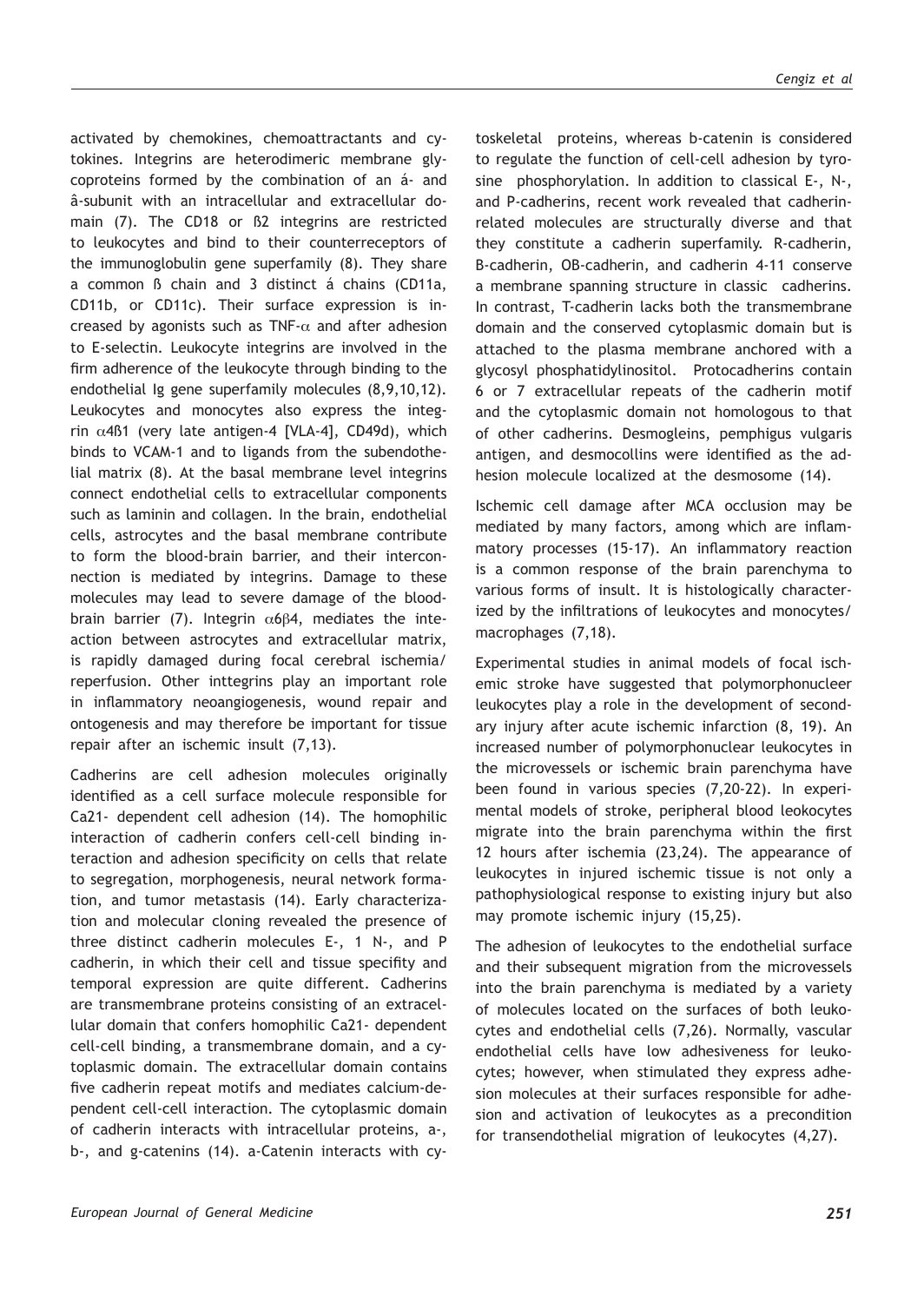The leukocyte-endothelial adhesion processes consist of several steps, beginning with rolling of the leukocytes on the endothelial surface until it has slowed down to such a degree that it sticks to the endothelium. At this point the leukocyte becomes activated and flattens. Firm adherence to the endothelial cells follows this step. Subsequently, the leukocyte crawls on the endothelium to find an intercellular junction between the endothelial cells for diapedesis to the abluminal side and for transmigration to the target tissue (8,28).

The signals mediating the entry of leukocytes into the ischemic area have not yet been completely elucidated, but a number clue suggests that cytokines play a key role in this process. Cytokines are low molecular weight glicoproteins that act as intercellular messengers and are produced by macrophages, monocytes, lymphocytes, endothelial cells, fibroblasts, platelets, astrocytes, neurons and many other cells. All of these cells need to be activated to produce cytokines (7,29,30). Cytokines are considered to be among the principal mediatorsof immunologic and inflammatory responses that may have various functions during cerebral ischemia: on the one hand, they can attract leokocytes and stimulate the synthesis of adhesion molecules in leukocytes, endothelial cells and other cells, thus promoting the inflammatory response of damaged cerebral tissue, on the other they can facilitate thrombogenesis by increasing the levels of plasminogenactivating inhibitor-1, tissue factor and platelet activating factor (7,31).

Endothelial-leukocyte adhesion molecule (E-selectin) binds to an overlapping set of carbohydrate structures at leukocyte surfaces, whereas the members of the immunoglobulin gene superfamily of adhesion molecules, vascular cell adhesion molecules-1 (VCAM-1) and intercellular adhesion molecule-1 (ICAM-1), interact with integrins at cellular surfaces (4,27). In contrast to ICAM- 1, which can also be expressed on leukocytes, fibroblasts or epithelial cells, E-selectin and VCAM-1 are exclusively expressed on endothelial cells (4). Other factors currently thought to contribute to endothelial activation are hemodynamic shear stress (4,32), excessive load with low-density lipoprotein (4,33), or chronic infections of the vasculature (4,34,35). These noxious stimuli could activate endothelial cells, either directly or indirectly via stimulation of local mononuclear phagocytes as principal producers of proinflammatory cytokines involved in

upregulation of endothelial adhesion molecules (4,27) In small arteries, arterioles and capillaries, adherence of leukocytes and their transendothelial migration mediated by ICAM-1 or Eselectin may be responsible for vascular injury by release of reaktive oxygen metabolites, granular enzimes or toxic or growthpromoting cytokines (27,36).

There are a number of mechanisms by which leukocytes may produce deleterious effects on ischemic parenchima. It has been proposed that leukocytes obstruct the microvessels by adhere to the activated endothelium and contribute toward the socalled "no-reflow" phenomenon (7,23,37); i.e, the lack of complete recovery of cerebral blood flow in the ischemic area after reperfusion (7). Reperfusion of the ischemic tissue leads to rapid accumulation of neutrophils (38). Acute leukocyte microvascular occlusion and leukocytes infiltration into ischemic area potentiate ischemic cell damage (15). This plugging of microvessels under ischemic conditions may be the result of an interaction with endothelial cells, mediated by adhesion molecules and/or the loss of cell deformability due to actin polimerization and pseudopod projections (15,39). As reviewed by Hartl et al (40) other detrimental effects of leukocytes during ischemia may be due to:

- 1. The release of vasoconstructive mediators, such as superoxide anions, thromboxane A2, endothelin-1 and prostaglandin H2 (7,41),
- 2. An alteration in cerebral artery vasoreactivity and
- 3. The release of cytotoxic enzymes, free oxygen radicals, NO, and products of the phospholipid cascade.

The release of proteolytic enzymes such as elastase might damage endothelial cell membranes and the basal lamina, alter the blood-brain barrier, and contribute to the formation of post ischemic edema. In addition, loss of integrity of the endothelial cell basal lamina lining might facilitate the escape of red blood cells and the hemorrhagic transformation of a brain infarct (7,42). The view that leukocytes may cause additional damage to potentially viable tissue during acute cerebral ischemia is indirectly supported by data showing a smaller infarct volume in neutropenic animals than in normal controls (7,43,44).

Serum concentrations of soluble isoforms of adhesion molecules can be demonstrated rapidly shed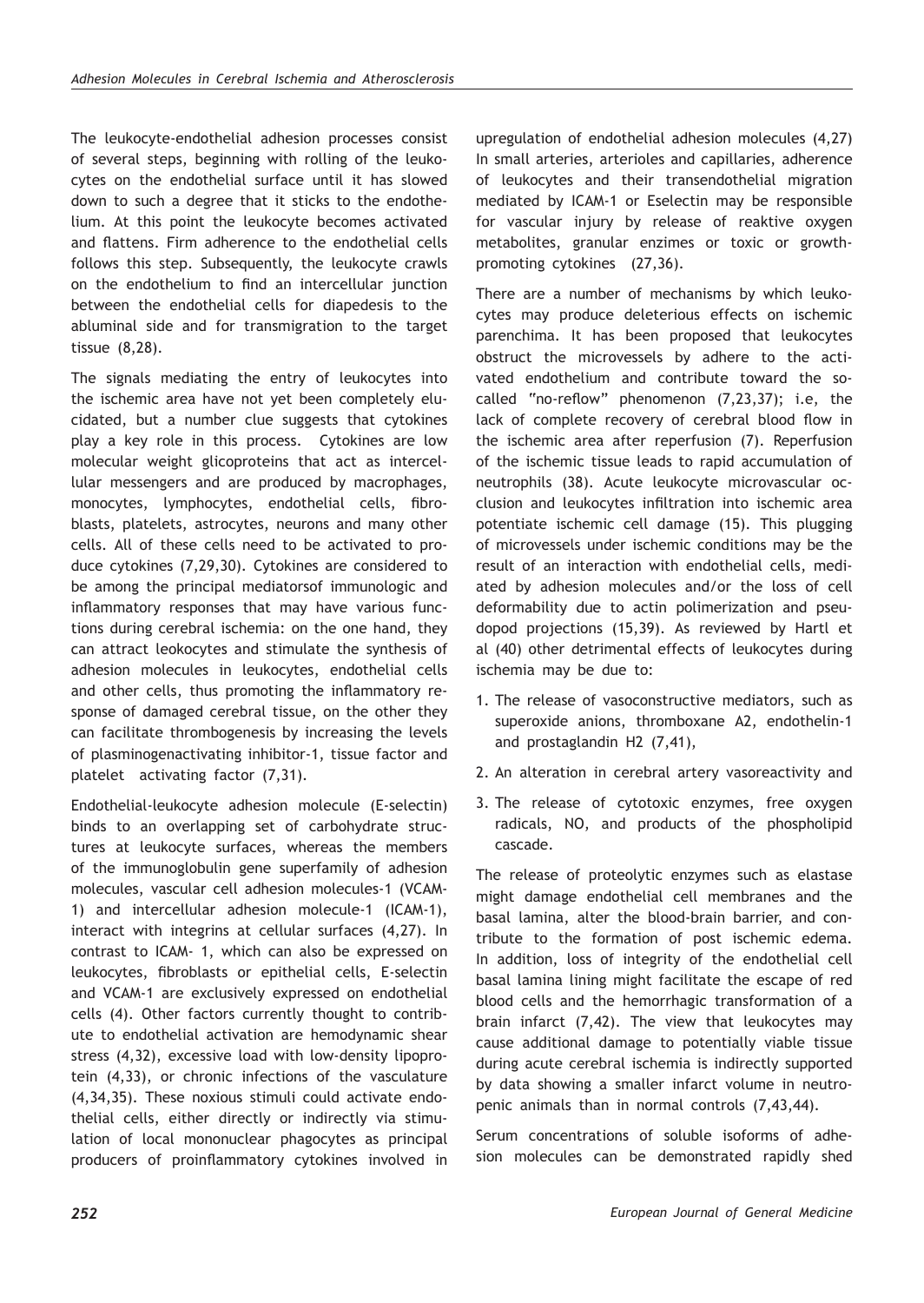from surfaces of the cells (27,45,46). The levels of soluble adhesion molecules after cerebral ischemia vary between individuals, but there was no clear-cut correlation of soluble adhesion molecules levels with clinical findings and infarct size (23).

In addition, ICAM family and selectines have a key role in immun and inflammatory responses especially in the development of the atherosclerotic plaque. In the earliest stage, adhesion molecules attach to leukocytes which migrate into subendothelial space (47). Membran bound cell adhesion molecule-1 (VCAM-1), intercelluler adhesion molecule 1 (ICAM-1) endothelial adhesion molecule (ELAM-1) and E Selectine are expressed endothel, smooth muscle and macrophage cells in atherosclerotic process (47). An earlier change in endothelium is adhesion of leukocytes due to increased expression of ICAM-1 and VCAM-1 (48). These changes induce migration and adhesion of monocyte and formation of foam cells.

In animal studies, increased adhesion molecules were found in atherosclerotic lesions also in diabetic humans (49). Increased studies, it was found that increased adhesion molecule levels are a risk factor acute coroner event and indicator of poor prognosis (50,51).

#### **Therapeutic Approach**

Acute leukocyte microvascular occlusion and leukocyte infiltrations into ischemic tissue potentiate ischemic cell damage (15). Animal experiments investigating the effect of anti-adhesion molecule strategies in focal cerebral and spinal cord ischemia showed a beneficial effect in models in which transient focal ischemia was followed by reperfusion, but not in models of permanent ischemia (8,52-58). In addition anti-inflammatory agents could have reduced expression and shedding of adhesion molecules as a result of its anti-inflammatory properties (27). There is not a protective effect of the anti ICAM-1 antibody on ischemic cell damage when used in a model of permanent occlusion. Permanent ischemia as a severe insult may simply overwhelm and nullify any beneficial effect derived from the anti-adhesion molecule therapy (15,58).

Reduction of ischemic injury in the central nervous system after administration of anti ICAM- 1 antibody has been attributed to improved blood flow resulting from reduction of leukocyte endothelial adhesion (15,25). The time course of neutrophil influx into

ischemic tissue after middle cerebral artery occlusion in the rat is also different for transient and permanent occlusion (15,59). Leukocytes migration into ischemic area in transient ischemia results earlier (by 1 day) than that in permanent ischemia. Thus after permanent ischemia the inflammatory response may be delayed beyond the time at which it can evoke ischemic cell damage (15,59). The difference in therapeutic efficacy between transient and permanent ischemia may provide a clue to the mechanisms of leukocyte-mediated injury. One proposed mechanisms of leukocyte potentiation of ischemia is microvascular occlusion caused by direct mechanical obstruction and the cytotoxic effects of leukocytes on the endothelium. When leukocytes activated during ischemia the upregulation of both leukocytes and endothelial adhesion molecules and then microvascular obstruction occurs (15). Areas of parenchyma that might be viable when blood flow returns are not adequately reperfused ultimately die. The treatment with anti ICAM-1 antibody may reduce injury by improving blood flow during reperfusion (15,25). In experiments with knockout animals, absence of adhesion molecules reduced infarct volume after transient focal cerebral ischemia (8,60-64).

Treatment with a murine anti-ICAM-1 antibody (enlimomab) has been investigated in patients with acute ischemic stroke but unfortunately the case fatality rate in this trial has been significantly higher in the enlimomab patient group than placebo group (8,65). Addition of enlimomab to whole blood of human volunteers unexpectedly caused activation of neutrophil granulocytes (8,66). Adverse effects of enlimomab may have been caused by immunologic factors, such as a spesific humoral or cytotoxic immune response against the medication because of its murine origin or nonspesific complement activation induced by presentation of Fc fragments (8,67). Therefore, it seems rational not to abandon anti adhesion therapy but to develop anti adhesion strategies that do not activate or interfere with the immun system. We need to prevent or at least minimize the immunogenicity of anti adhesion antibodies, for example, by using f(ab)2 fragments or humanized antibodies (8,68). These positive reults of anti adhesion therapy after reperfusion but not after permanent occlusion, together with the recently proven effectiveness of thrombolytic agents in patients with acute ischemic stroke, have resulted in animal experiments testing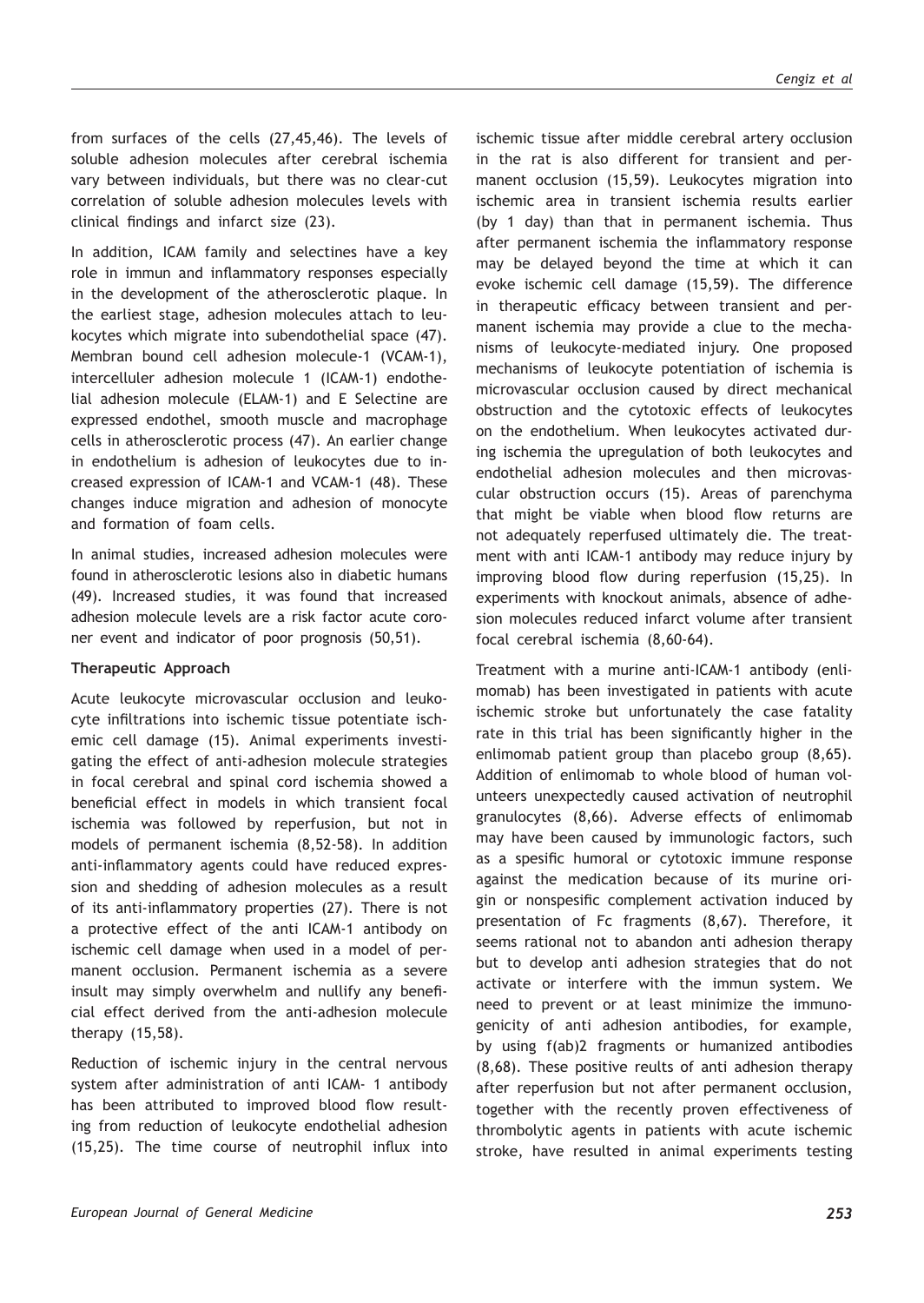combined administration of tissue plasminogen activator (tPA) and anti adhesion molecule antibodies (8,69-71). The combination of tPA and anti CD18 significantly improved neurological deficits and reduced infarct volume (8,69). Experimental studies of anti adhesion blocking agents have shown that this treatment will work only if there is early reperfusion. Ideally, anti adhesion therapy would be started in the hyperacute stage even before the administration of thrombolytic agents. Therefore the combination of anti adhesion strategies and thrombolytic therapy deserves further investigation (8,72,73).

#### *REFERENCES*

- *1. Yang Y. Wnts and Wing: Wnt Signaling in vertebrate limb development and musculoskeletal morphogenesis. Birth Defects Research (Part C) 2003; 69: 305-17.*
- *2. Taira E, Tsukamoto Y, Kohama K, Maeda M, Kiyama H and Miki N. Expression and involvement of gicerin, a cell adhesion molecule, in the development of chick optic tectum. Journal of Neurochemistry 2004; 88: 891-9.*
- *3. Atabekoglu CS, Engin Y, Ustun Y, Aytaç A. Üreme fizyolojisi ve adhezyon molekulleri. Ankara Üniversitesi Tıp Fakultesi Mecmuası 2002; 56: 85-92.*
- *4. Springer TA. Adhesion receptors of the immune system. Nature 1990; 34: 425-34.*
- *5. Nowinski D, Lysheden AS, Gardner H, Rubin WK, Gerdin B, Ivarsson M. Analysis of gene expression in fibroblasts in response to keratinocyte-derived factors in vitro: Potential implications for the wound healing process. J Invest Dermatol 2004; 122: 216-21.*
- *6. Hirohashi S, Kanai Y. Cell adhesion system and human cancer morphogenesis. Cancer Sci 2003; 94: 575-81.*
- *7. 7. Pantoni L, Sarti C, Inzitari D. Cytokines and cell adhesion molecules in cerebral ischemia experimental bases and therapeutic perspectives. Arterioscler Thromb Vasc Biol 1998;18:503-513.*
- *8. Frijns CJM., Kappelle LJ. Inflammatory Cell Adhesion Molecules in Ischemic Cerebrovascular Disease. Stroke 2002; 33: 2115-22.*
- *9. Somers WS, Tang J, Shaw GD, Camphausen RT. Insights into the molecular basis of leukocyte tethering and rolling revealed by structures of P- and E-selectin bound to SLe(X) and PSGL-1. Cell 2000; 103: 467-79.*
- *10. Ohmori K, Kanda K, Mitsuoka C, et al. E-selectins recognize sialyl 6-sulfo Lewis X, the recently identified L-selectin ligand. Biochem Biophys Res Commun 2000; 278: 90-6.*
- *11. Hailiang GE, Ye WEN, Yang G, Betz AL. Increased expression of intercellular adhesion molecule-1 in mouse focal cerebral ischemia model. Chin Med J 2000; 113: 75-9.*
- *12. Clark WM, Zivin JA. Antileukocyte adhesion therapy: Preclinical trials and combination therapy. Neurology 1997; 49 (Suppl 4): 32-8.*
- *13. Wagner S, Tagaya M, Koziol JA, Quaranta V, del Zoppo GJ. Rapid disruption of an astrocyte interaction with the extracellular matrix mediated by integrin a6b4 during focal cerebral ischemia/reperfusion. Stroke 1997; 28: 858-65.*
- *14. Sugimoto K, Honda S, Yamamoto T, et al. Molecular cloning and characterization of a newly identified member of the cadherin family, PB-cadherin. J Biol Chem 1996; 271: 11548-56.*
- *15. Zhang RL, Chopp M, Jiang N, et al. Anti-Intercellular Adhesion Molecule-1 Antibody Reduces Ischemic Cell Damage After Transient But Not Permanent Middle Cerebral Artery Occlusion in the Wistar Rat. Stroke 1995; 26: 1438-43.*
- *16. Barone FC, Schmidt DB, Hillegass LM, et al. Reperfusion increases neutrophils and leukotriene B4 receptor binding in rat focal ischemia. Stroke 1992; 23: 1337-48.*
- *17. Chen H, Chopp M, Zhang ZG, Garcia JH. The effect of hypothermia on the transient cerebral artery occlusion in the rat. J Cereb Blood Flow Metab 1992; 12: 621-8.*
- *18. Kochanek PM, Hallenbeck JM. Polymorphonuclear leukocytes and monocytes/macrophages in the pathogenesis of cerebral ischemia and stroke. Stroke 1992; 23: 1367-79.*
- *19. Jean WC, Spellman SR, Nussbaum ES, Low WC. Reperfusion injury after focal cerebral ischemia: The role of inflammation and the therapeutic horizon. Neurosurgery 1998; 43: 1382-96.*
- *20. Clark RK, Lee EV, Fish CJ, et al. Development of tissue damage, inflammation and resolution following stroke: An immunohistochemical and quantitative planimetric study. Brain Res Bull 1993; 31: 565-72.*
- *21. 21. Clark RK, Lee EV, White RF, Jonak ZL, Feuerstein GZ, Barone FC. Reperfusion following focal stroke hastens inflammation and resolution of ischemic injury. Brain Res Bull 1994;35:387-392.*
- *22. Zhang RL, Chopp M, Chen H, Garcia JH. Temporal profile of ischemic tissue damage, neutrophil response, and vascular plugging following permanent and transient (2H) middle cerebral artery occlusion in the rat. J Neurol Sci 1994; 125: 3-10.*
- *23. Bitsch A, Klene W, Murtada L, prange H, Rieckmann P. A longitudinal prospective study of soluble adhesion molecules in acute stroke. Stroke 1998; 29: 2129-35.*
- *24. Garcia JH, Liu KF, Yoshida Y, Lian J, Chen S, del Zoppo GJ. Influx of leukocytes and platelets in an evolving brain infarct (Wistar rat). Am J Pathol 1994; 144: 188-99.*
- *25. Clark WM, Madden KP, Rothlein R, Zivin JA. Reduction of central nervous system ischemic injury by monoclonal antibody to intercellular adhesion molecule. J Neurosurg 1991; 75: 623-7.*
- *26. Frenette PS, Wagner DD. Adhesion molecules, part I. N Engl J Med 1996; 334: 1526-9.*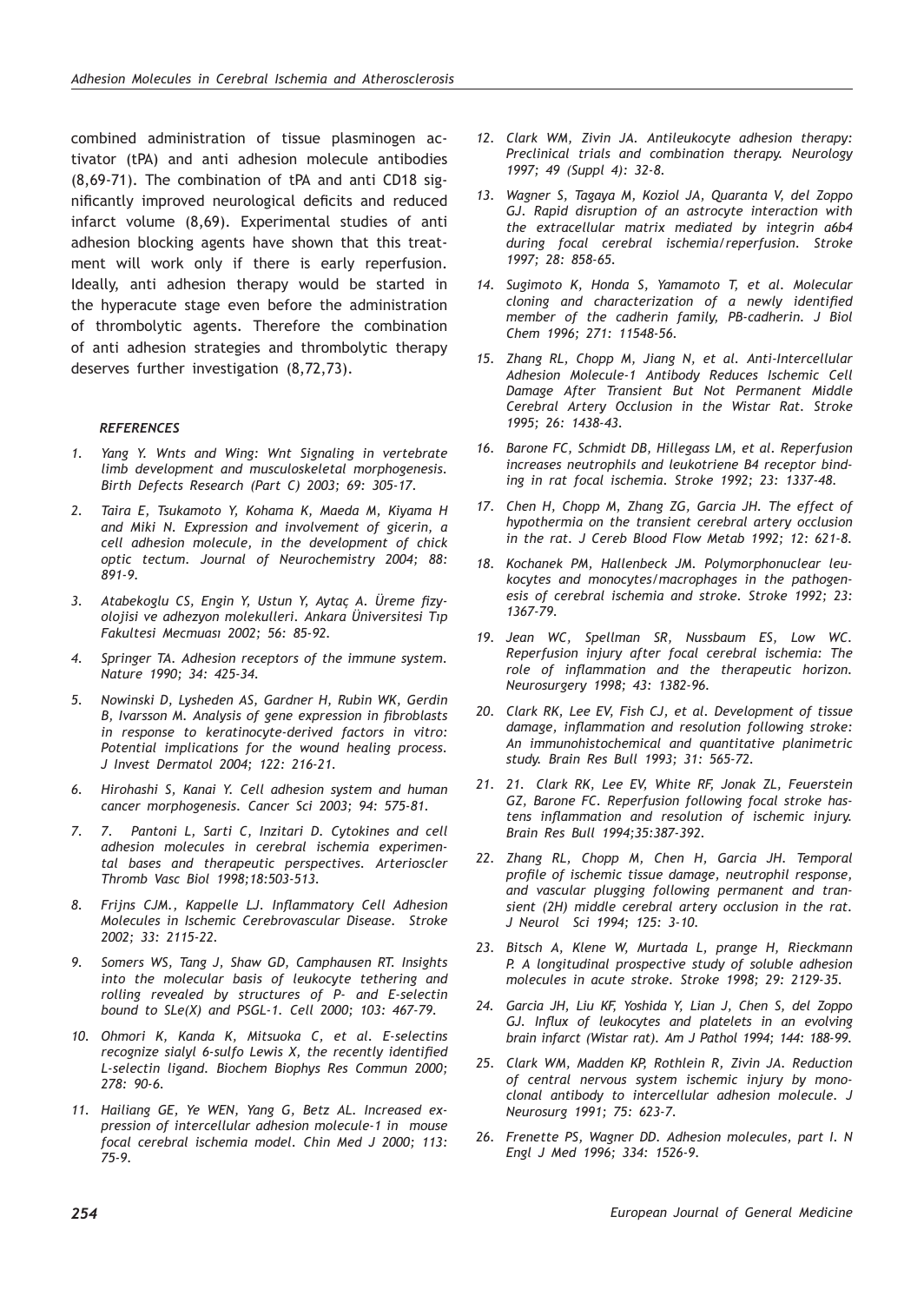- *27. Fassbender K, Bertsch T, Mielke O, Muhlhauser F, Hennerici M. Adhesion molecules in cerebrovascular diseases evidence for an inflammatory endothelial activation in cerebral largeand small-vessel disease. Stroke 1999; 30: 1647-50.*
- *28. Rothlein R. Overview of leukocyte adhesion. Neurology 1997; 49 (Suppl 4): 3-4.*
- *29. Howard MC, Miyajima A, Coffmann R. T-cell-derived cytokines and their receptors. In: We P, ed. Fundamental Immunology. 3rd ed. New York, NY: Raven Press Ltd; 1993: 763-800.*
- *30. Lechan RM, Clark TBD, Cannon JG, Shaw AR, Dinarello CA, Reichlin S. Immunoreactive IL-1b localization in the rat forebrain. Brain Res 1990; 514: 135-40.*
- *31. Conway EM, Bach R, Rosenberg RD, Konigsberg WH. Tumor necrosis factor enhances expression of tissue factor mRNA in endothelial cells. Thromb Res 1989; 53: 231-41.*
- *32. Chappel DC, Varner SE, Nerem RM, Medford RM, Alexander RW. Oscillatory shear stress stimulates adhesion molecule expression in cultured human endothelium. Circ Res 1998; 82: 532-9.*
- *33. Allen S, Khan S, Al-Mohanna F, Batten P, Yacoub M. Native low density lipoprotein-induced calcium transients trigger VCAM-1 and E-selectin expression in cultured human vascular endothelial cells. J Clin Invest 1998; 101: 1064-75.*
- *34. Kuo CC, Grayston JT, Campbell LA, Goo YA, Wissler RW, Benditt EP. Chlamydia pneumoniae (TWAR) in coronary arteries of young adults (15-34 years old). Proc Natl Acad Sci U S A 1995; 92: 6911-4.*
- *35. Wimmer MLJ, Sandmann-Strupp R, Saikku P, Haberl RL. Association of chlamydial infection with cerebrovascular disease. Stroke 1996; 27: 2207-10.*
- *36. Alexander RW. Inflammation and coronary artery disease. N Engl J Med 1994; 331: 468-9.*
- *37. del Zoppo GJ, Schmidt-Schonbein GW, Mori E, Copeland BR, Chang CM. Polymorphonuclear leukocytes occlude capillaries following middle cerebral artery occlusion and reperfusion in baboons. Stroke 1991; 22: 1276-83.*
- *38. Cengiz N, Colakoglu N, Kavakli A, Sahna E, Parlakpinar H, Acet A. Effects of caffeic acid phenethyl ester on cerebral cortex: Structural changes resulting from middle cerebral artery ischemia reperfusion. Clinical Neuropathology 2007; 26: 80-4.*
- *39. Sutton DW, Schmid-Schonbein GW. Elevation of organ resistance due to leukocyte perfusion. Am J Physiol 1992; 262: H1648-50.*
- *40. Hartl R, Schurer L, Schmid-Schonbein GW, del Zoppo G. Experimental antileukocyte interventions in cerebral ischemia. J Cereb Blood Flow Metab 1996; 16: 1108-19.*
- *41. Hamann GF, del Zoppo GJ. Leukocyte involvement in vasomotor reactivity of the cerebral vasculature. Stroke 1994; 25: 2117-9.*
- *42. Hamann GF, Okada Y, del Zoppo GJ. Hemorrhagic transformation and microvascular integrity during focal ce-*

*rebral ischemia/reperfusion. J Cereb Blood Flow Metab 1996; 16: 1373-8.*

- *43. Matsuo Y, Onodera H, Shiga Y, Nakamura M, Ninomiya M, Kihara T, Kogure K. Correlation between myeloperoxidasequantified neutrophil accumulation and ischemic brain injury in the rat: Effects of neutrophil depletion. Stroke 1994; 25: 1469-75.*
- *44. Connolly ES Jr, Winfree CJ, Springer TA, et al. Cerebral protection in homozygous null ICAM-1 mice after middle cerebral artery occlusion: role of neutrophil adhesion in the pathogenesis of stroke. J Clin Invest 1996; 97: 209-16.*
- *45. Carlos TM, Harlan JM. Leukocyte-endothelial adhesion molecules. Blood 1994; 84: 2068-101.*
- *46. Gearing AJH, Newman W. Circulating adhesion molecules in disease. Immunology Today 1993; 14: 506-12.*
- *47. Munro JM, Cotran RS. Biology of disease: The pathogenesis of atherosclerosis: Atherogenesis and inflammation. Lab¯Invest 1988; 58: 249-61.*
- *48. O'Brien KD, McDonald TO, Chait A, et al. Neovasculer expression of E-Selectin, intercelluler adhesion molecule-1, and vasculer cell adhesion molecule-1 in human atherosclerosis and their relation to intimal leukocyte content. Circulation 1996; 93: 672-82.*
- *49. Inhibashi S, Goldstain JL, Brown MS, et al. Massive xanthomatosis and atherosclerosis in cholesterol-fed low density lipoprotein receptor-negative mice. J Clin Inwest 1994; 93: 1885-93.*
- *50. Pellegatta F, Pizzetti G, Lu Y, et al. Soluble E-Selectin and intracelluler Molecule-1 plasma levels increase during acute myocardial infarction. J Cardiovasc Pharmacol 1997; 30: 455-60.*
- *51. Ridker PM, Hennekens CH, Roitman-Johnson B, et al. Plasma consentration of soluble intercelluler adhesion molecule 1 and risks of future myocardial infarction in apperantly healthy men. Lancet 1998; 351: 88-92.*
- *52. Huang J, Choudhri TF, Winfree CJ, et al. Postischemic cerebrovascular E-selectin expression mediates tissue injury in murine stroke. Stroke 2000; 31: 3047-53.*
- *53. 53. Chopp M, Li Y, Jiang N, Zhang RL, Prostak J. Antibodies against adhesion molecules reduce apoptosis after transient middle cerebral artery occlusion in rat brain. J Cereb Blood Flow Metab 1996;16:578-584.*
- *54. Morikawa E, Zhang SM, Seko Y, Toyoda T, Kirino T. Treatment of focal cerebral ischemia with synthetic oligopeptide corresponding to lectin domain of selectin. Stroke 1996; 27: 951-5.*
- *55. Goussev AV, Zhang Z, Anderson DC, Chopp M. P-selectin antibody reduces hemorrhage and infarct volume resulting from MCA occlusion in the rat. J Neurol Sci 1998; 161: 16-22.*
- *56. Relton JK, Sloan KE, Frew EM, Whalley ET, Adams SP, Lobb RR. Inhibition of alpha4 integrin protects against transient focal cerebral ischemia in normotensive and hypertensive rats. Stroke 2001; 32: 199-205.*